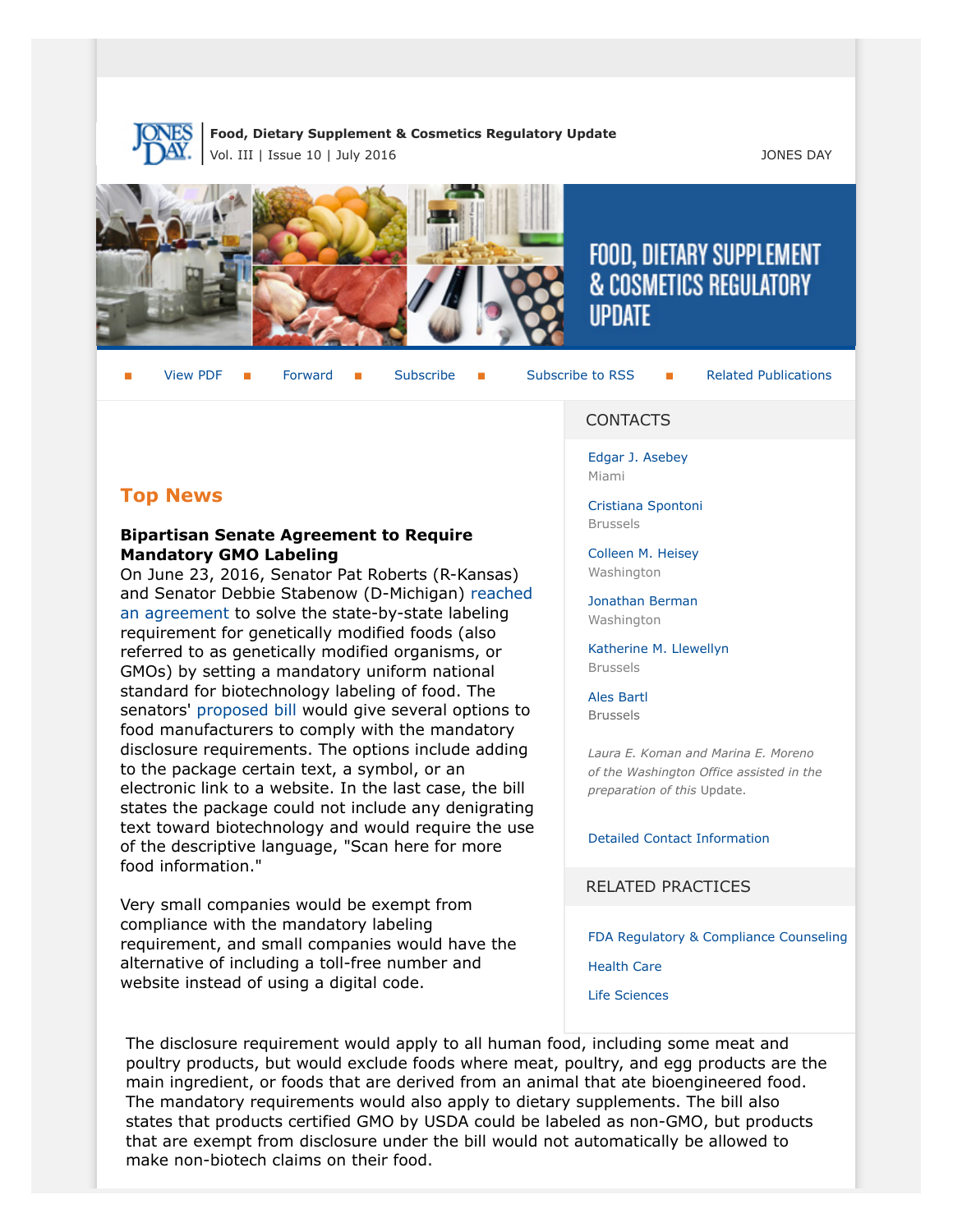The bill will need to pass the Agriculture Committee, the full Senate, and the U.S. House, which [passed a bill last July](https://www.congress.gov/bill/114th-congress/house-bill/1599/cosponsors) establishing a voluntary labeling system for GMO foods. If the bill is finally approved, it will preempt other similar state laws, such as [Vermont's law](http://www.leg.state.vt.us/docs/2014/Acts/ACT120.pdf), which entered into force on July 1, 2016.

#### **Congress Considers Lifting Bans on Food Exports to Cuba**

On June 16, 2016, the U.S. Senate Appropriations Committee [approved](http://www.usatoday.com/story/travel/flights/2016/06/17/senate-panel-votes-ease-cuba-travel/86040094/) bipartisan amendments during its markup of the Fiscal Year 2017 Financial Services and General Government Appropriations bill that would ease trade barriers with Cuba. Specifically, [S.](https://www.congress.gov/114/bills/s3067/BILLS-114s3067pcs.pdf) [3067](https://www.congress.gov/114/bills/s3067/BILLS-114s3067pcs.pdf), introduced by Senator John Boozman (R-Arkansas), would lift the ban on private banks and companies offering credit for the export of agricultural commodities to Cuba. [According to Sen. Boozman,](https://www.boozman.senate.gov/public/index.cfm/press-releases?ID=8800188F-0E30-4F65-857C-F84D5C7CDB56) the amendment "helps level the playing field for American farmers and allows U.S. agriculture products to more easily enter the Cuban market." According to the [Office of the United States Trade Representative](https://ustr.gov/countries-regions/americas/cuba), the top export categories to Cuba in 2015 were meat (\$78 million), food waste and animal feed (\$44 million), and miscellaneous grain, seeds, and fruit (\$22 million). In addition, U.S. exports of agricultural products to Cuba totaled \$150 million in 2015, with leading categories including poultry (\$78 million), soybean meal (\$55 million), soybeans (\$10 million), corn (\$5 million), and dairy products (\$412,000). The appropriations bill now advances to the full Senate for consideration.

#### **IFSAC Analyzes Foodborne Illness Attribution**

The Interagency Food Safety Analytics Collaboration ("IFSAC"), created in 2011 to study the most common food sources linked to specific foodborne illnesses, has recently [published](http://www.fda.gov/Food/NewsEvents/ConstituentUpdates/ucm506328.htm) a paper in emerging infectious diseases, titled "[Comparing Characteristics of](http://wwwnc.cdc.gov/eid/article/22/7/15-0833_article) [Sporadic and Outbreak-Associated Foodborne Illnesses, United States, 2004–2011.](http://wwwnc.cdc.gov/eid/article/22/7/15-0833_article)" This article compares some characteristics of outbreak and sporadic (non-outbreak) human illnesses caused by *Salmonella*, *Escherichia coli* (*E. coli*) O157, *Listeria monocytogenes*, and *Campylobacter*. The analysis indicates that *Campylobacter*, *Listeria monocytogenes*, and *E. coli* O157 outbreak illnesses are not significantly different from sporadic illnesses with respect to patients' illness severity, gender, and age. With regard to *Salmonella* outbreak illnesses, these are not significantly different from sporadic illnesses with respect to illness severity and gender; however, the percentage of outbreak illnesses in the youngest age category (0–3 years) was substantially lower compared with the other age groups. Such analyses are essential to advancing scientific progress in the field.

In an unrelated effort on pathogen informatics, on June 27, 2016, FDA published [videos](http://www.fda.gov/Food/FoodScienceResearch/WholeGenomeSequencingProgramWGS/ucm422080.htm) [of FDA's GenomeTrakr network](http://www.fda.gov/Food/FoodScienceResearch/WholeGenomeSequencingProgramWGS/ucm422080.htm)—a network that was established to facilitate the sharing of pathogen sequence data among public health agencies, academia, and the food industry, with the goal of preventing large-scale foodborne illness outbreaks.

#### **Philadelphia Issues Sugar-Sweetened Beverage Tax**

On June 16, 2016, [Philadelphia's City Council approved by a 13–4 vote a 1.5 percent per](https://phila.legistar.com/LegislationDetail.aspx?ID=2595907&GUID=36060B21-D7EE-4D50-93E7-8D2109D47ED1&Options=ID%7CText%7C&Search=sugar+sweetened&FullText=1) [ounce tax on sweetened soft drinks.](https://phila.legistar.com/LegislationDetail.aspx?ID=2595907&GUID=36060B21-D7EE-4D50-93E7-8D2109D47ED1&Options=ID%7CText%7C&Search=sugar+sweetened&FullText=1) The tax will be applied to any nonalcoholic beverage, syrup, or other concentrate that lists as an ingredient any form of caloric sugar-based sweetener, including, but not limited to, sucrose, glucose, and high fructose corn syrup. The tax also applies to beverages containing artificial sugar substitutes, such as stevia, aspartame, sucralose, neotame, acesulfame potassium (known as Ace-K), saccharin, and advantame. The rule excludes the application of the tax to sweetened baby formulas, medical foods, drinks made from at least 50 percent milk or fruit or vegetables, drinks to which a purchaser can add, or can request that a seller add, sugar at the point of sale, and any syrup or other concentrate that the customer combines with other ingredients to create a beverage.

The first city to impose a soda tax was [Berkeley, California](http://www.npr.org/sections/thesalt/2015/10/08/446924653/berkeleys-sugary-drinks-are-getting-pricier-thanks-to-new-tax), and other neighboring cities, such as San Francisco, Oakland, and Albany, have introduced similar tax proposals to be voted in November 2016. Other cities, such as New York City, have unsuccessfully tried to pass similar tax laws in the past. Philadelphia's rule will be effective January 1, 2017.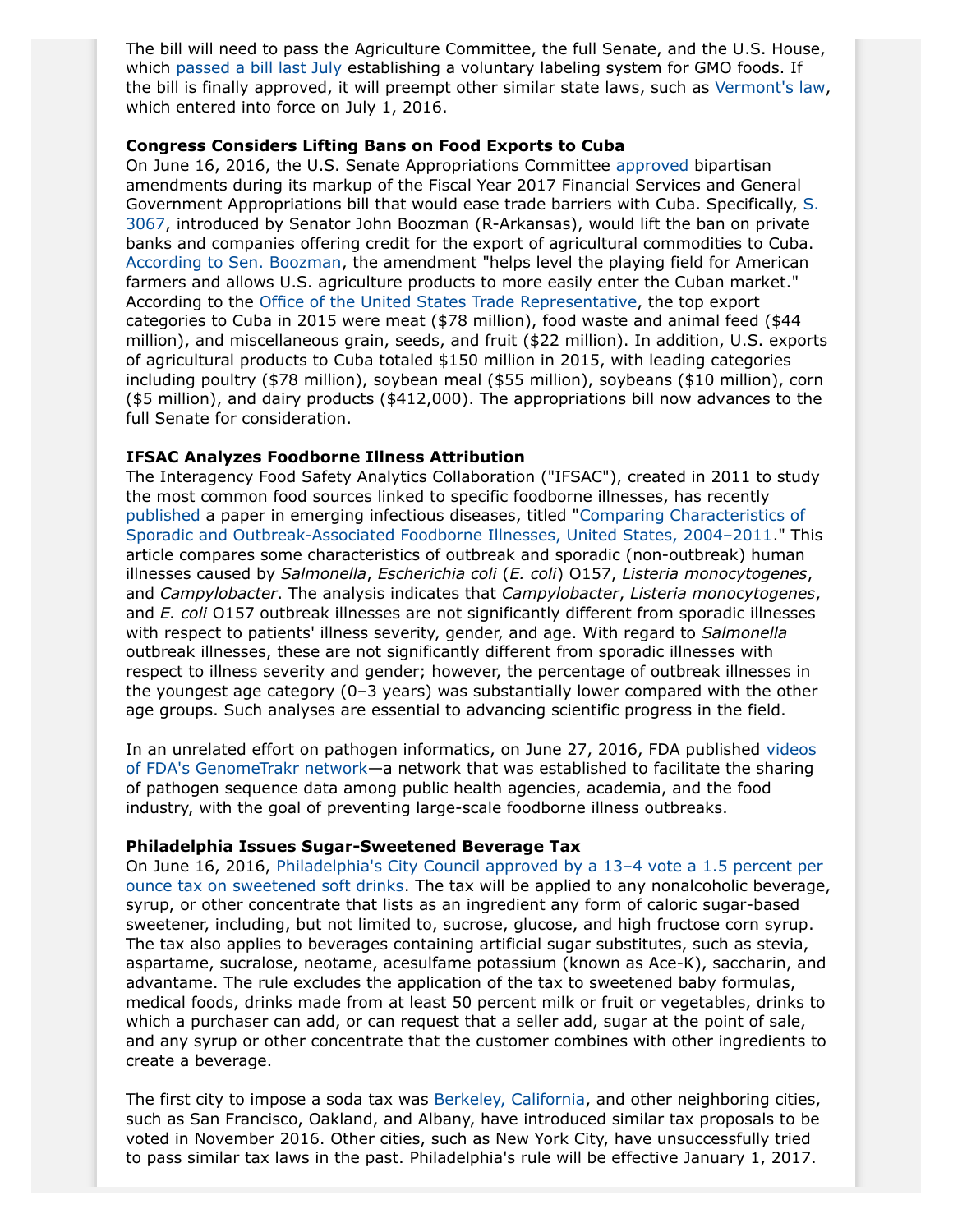#### **European Commission to Open Public Consultation on Review of Health Claims Regulation**

On June 21, 2016, the European Commission ("Commission") announced a public consultation and online survey to review the [Health Claims Regulation 1924/2006](http://eur-lex.europa.eu/legal-content/EN/ALL/?uri=CELEX%3A02006R1924-20121129) in early September 2016, as anticipated by the "[RoadMap](http://ec.europa.eu/smart-regulation/roadmaps/docs/2015_sante_595_evaluation_health_claims_en.pdf)" published in November 2015. The review focuses on two areas of the Health Claims Regulation: health claims made on botanicals and nutrient profiles. The consultation will explore whether the respective provisions should be implemented as planned or repealed (and replaced by another framework). The consultation will focus on quantitative data and objective evidence supporting either a "full implementation" scenario or a "no-implementation" scenario.

The Health Claims Regulation covers two types of health claims: health claims made on botanicals and health claims "on other foods." Provisions on health claims "on other foods" have already been fully implemented and can be used only if they are authorized by the EU. By contrast, health claims on botanicals are still "on hold," which means that prior claims to the Health Claims Regulation can be used as long as the evaluation by the European Food Safety Authority ("EFSA") over the new proposed claims is still ongoing. With regard to nutrient profiles, foods will be able to bear a nutrition or health claim only if they meet the maximum thresholds imposed by the regulation for certain nutrients in foods. For example, if breakfast cereals or sport drinks surpass a certain level of sugar or fat, an operator would not be able to label them with any health claims, such as claims related to the addition of vitamins, or nutrition claims, including claims that the food is a source of potassium. In 2009, the Commission issued a [working document](https://www.senat.fr/europe/textes_europeens/a0006.pdf) that sets out proposed nutrient profiles for selected foods, such as beverages, milk products, cereals, etc.

Ales Bartl of Jones Day's Brussels Office is a representative of the European Food Law Association in the stakeholder meetings organized by the Commission on this revision.

**FDA to Extend Compliance Date for Certain Vending Machine Calorie Disclosures** On July 8, 2016, the FDA [announced](http://www.fda.gov/Food/NewsEvents/ConstituentUpdates/ucm510071.htm) that it is extending the compliance date for final calorie declaration requirements for certain food products sold from vending machines from December 1, 2016, to July 26, 2018. The [final rule,](https://www.gpo.gov/fdsys/pkg/FR-2014-12-01/pdf/2014-27834.pdf) which appeared in the December 1, 2014, *Federal Register*, applies to certain food from vending machines operated by operators with 20 or more machines and requires information to be displayed so prospective purchasers can examine an item's calorie content before purchasing it. The FDA granted the extension for glass-front vending machines after several trade associations requested it, arguing it would be helpful to have a compliance date that aligns with the recently published [nutrition facts label final rule.](https://www.gpo.gov/fdsys/pkg/FR-2016-05-27/pdf/2016-11867.pdf) The extension will allow companies to make all changes to their food labels, including front-of-pack ("FOP") calorie information, at one time. FDA is also extending the compliance date for certain gums, mints, and roll candy sold in vending machines in response to industry requests to provide flexibility for labeling these products.

The extension applies only to foods sold from glass-front vending machines that have visible FOP labeling. If packaged food sold in glass-front vending machines does not have visible FOP labeling, the calorie disclosures will have to appear in, on, or adjacent to the vending machine consistent with the requirements in the final rule by December 1, 2016. The December 2016 compliance date also still applies to vending machines that use electronic displays or sell unpackaged products.

#### **Other News**

[Federal Appeals Panel Approves Three-Month Sentences for Corporate Officers Over Egg-](http://www.foodsafetynews.com/2016/07/8th-circuit-approves-jail-sentences-for-egg-men-in-2-1-ruling/#.V35mhIUrJpg)Related *[Salmonella](http://www.foodsafetynews.com/2016/07/8th-circuit-approves-jail-sentences-for-egg-men-in-2-1-ruling/#.V35mhIUrJpg)* Outbreak

[FDA, in Collaboration with AMA, Releases Continuing Medical Education Video about](http://www.fda.gov/Food/NewsEvents/ConstituentUpdates/ucm498868.htm) [Nutrition Facts Label](http://www.fda.gov/Food/NewsEvents/ConstituentUpdates/ucm498868.htm)

[Effective October 1, 2016, Dermal Exposure from Solid Materials of Bisphenol A will be](http://oehha.ca.gov/proposition-65/crnr/amendment-section-25805-maximum-allowable-dose-level-bisphenol-dermal-exposure)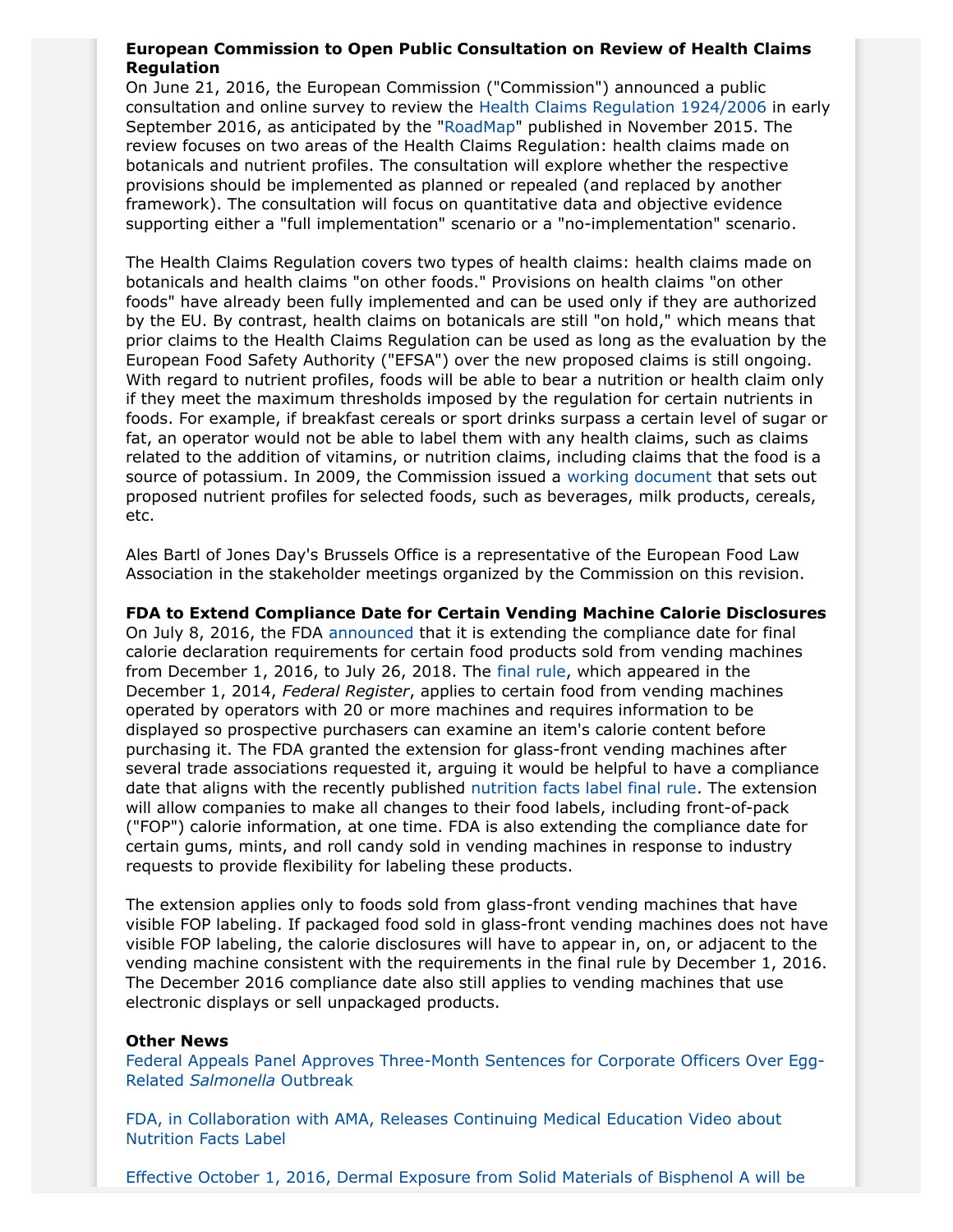[Limited to 3 mcg/day in California](http://oehha.ca.gov/proposition-65/crnr/amendment-section-25805-maximum-allowable-dose-level-bisphenol-dermal-exposure)

[EFSA Update on BPA: Experts Start Immunotoxicity Review](http://www.efsa.europa.eu/en/press/news/160620)

# **Regulatory Updates**

#### **FDA Extends Comment Period for Risk Assessment of Foodborne Illness**

In the June 30, 2016, *[Federal Register](https://www.gpo.gov/fdsys/pkg/FR-2016-06-30/pdf/2016-15480.pdf)*, the FDA announced the extension of the comment period for a [notice](https://www.gpo.gov/fdsys/pkg/FR-2016-03-04/pdf/2016-04712.pdf) titled "Risk Assessment of Foodborne Illness Associated with Pathogens from Produce Grown in Fields Amended with Untreated Biological Soil Amendments of Animal Origin; Request for Scientific Data, Information, and Comments." The notice was originally published on March 4, 2016. (FDA had previously extended the comment period in a [notice](https://www.gpo.gov/fdsys/pkg/FR-2016-04-22/pdf/2016-09367.pdf) published on April 22, 2016). The current extension is due to maintenance of the [Federal eRulemaking Portal.](https://www.regulations.gov/) *Comments are due July 19, 2016*.

#### **FDA Extends Comment Period for Inorganic Arsenic in Rice Cereals for Infants**

In the June 30, 2016, *[Federal Register](https://www.gpo.gov/fdsys/pkg/FR-2016-06-30/pdf/2016-15478.pdf)*, the FDA announced the extension of the comment period for a [draft guidance](http://www.fda.gov/downloads/Food/GuidanceRegulation/GuidanceDocumentsRegulatoryInformation/UCM493152.pdf) titled "Inorganic Arsenic in Rice Cereals for Infants: Action Level," which was originally published on April 6, 2016. The extension is due to maintenance of the [Federal eRulemaking Portal.](https://www.regulations.gov/) *Comments are due July 19, 2016***.**

#### **FDA Announces Newer Version of Imported Food Guidance**

In the June 16, 2016, *[Federal Register](https://www.gpo.gov/fdsys/pkg/FR-2016-06-16/pdf/2016-14231.pdf)*, the FDA released a final industry guidance titled ["Prior Notice of Imported Food Questions and Answers \(Edition 3\).](http://www.fda.gov/downloads/Food/GuidanceRegulation/GuidanceDocumentsRegulatoryInformation/UCM505851.pdf)" Before publishing Edition 3, FDA had issued two rules. First, a [final rule in 2008](https://www.gpo.gov/fdsys/pkg/FR-2008-11-07/pdf/E8-26282.pdf) requires the submission to FDA of prior notice of food, including animal feed, imported or offered for import into the United States. Second, a [final rule in 2013,](https://www.gpo.gov/fdsys/pkg/FR-2013-05-30/pdf/2013-12833.pdf) in accordance with the Food Safety Modernization Act ("FSMA"), requires disclosure in the "prior notice" of the name of any country to which an article had been refused entry. The third edition addresses industry questions, clarifies previous responses, updates previous responses to reflect the 2008 rule, and includes information about FSMA's new prior notice requirement. The final guidance largely resembles the [draft guidance](https://www.gpo.gov/fdsys/pkg/FR-2014-03-31/pdf/2014-07046.pdf) released by the Agency on March 31, 2014.

#### **FDA Finalizes Guidance on Nutrition Labeling**

In the July 1, 2016, *[Federal Register](https://www.gpo.gov/fdsys/pkg/FR-2016-07-01/pdf/2016-15477.pdf)*, the FDA released a final industry guidance titled ["FDA's Policy on Declaring Small Amounts of Nutrients and Dietary Ingredients on](http://www.fda.gov/downloads/Food/GuidanceRegulation/GuidanceDocumentsRegulatoryInformation/UCM507896.pdf) [Nutrition Labels.](http://www.fda.gov/downloads/Food/GuidanceRegulation/GuidanceDocumentsRegulatoryInformation/UCM507896.pdf)" The guidance addresses manufacturers of conventional foods and dietary supplements, and explains FDA's policy on determining the amount to declare on the nutrition label for certain nutrients and dietary supplements that are present in a small amount. The final guidance largely resembles the [draft guidance](https://www.gpo.gov/fdsys/pkg/FR-2015-07-30/pdf/2015-18655.pdf) released by the Agency on July 30, 2015. FDA has made only editorial changes to the guidance, which include updates to the list of nutrients consistent with the final rule titled "[Food Labeling;](https://www.gpo.gov/fdsys/pkg/FR-2016-05-27/pdf/2016-11867.pdf) [Revision of the Nutrition and Supplement Facts Labels,](https://www.gpo.gov/fdsys/pkg/FR-2016-05-27/pdf/2016-11867.pdf)" which appeared in the *Federal Register* on May 27, 2016.

#### **FDA Proposes Rule to Establish Requirements for the Electronic Filing of Entries**

In the July 1, 2016, *[Federal Register](https://www.gpo.gov/fdsys/pkg/FR-2016-07-01/pdf/2016-15684.pdf)*, the FDA released a proposed rule that would require certain data elements be submitted in the Automated Commercial Environment or any other CBP-authorized electronic data interchange system. The requirement would apply to information material to the admissibility determination for FDA-regulated products being imported or offered for import. This proposed action would facilitate automated "may proceed" determinations for low-risk FDA-regulated products, and it would allow the Agency to focus its resources on products that may be associated with a greater public health risk. *Comments are due August 30, 2016*.

**FDA Extends Comment Period for Chromium Propionate Permitted in Feed and Drinking Water of Animals**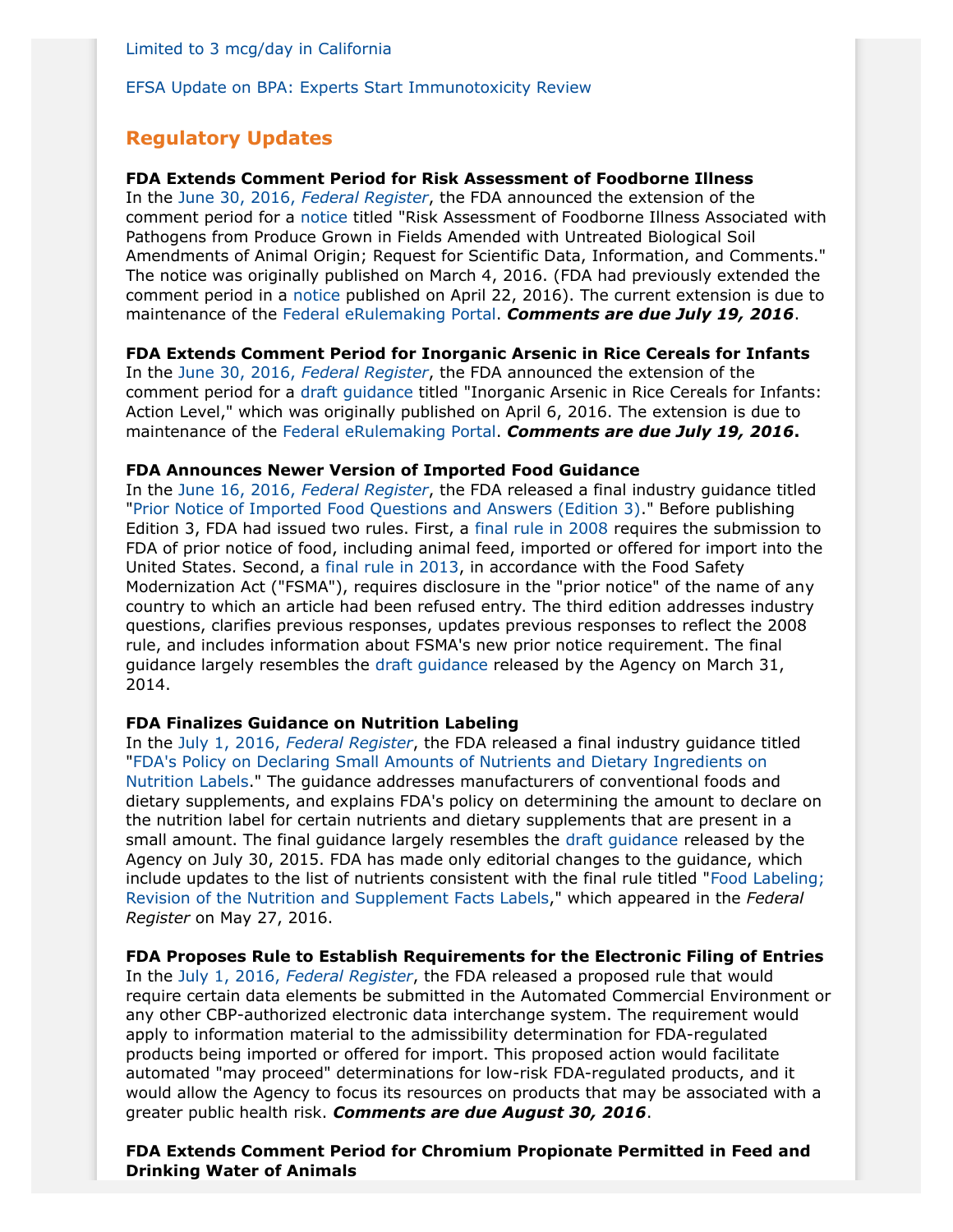In the June 27, 2016, *[Federal Register](https://www.gpo.gov/fdsys/pkg/FR-2016-06-27/pdf/2016-14932.pdf)*, the FDA announced the extension of the comment period for a [final rule](https://www.gpo.gov/fdsys/pkg/FR-2016-06-03/pdf/2016-13082.pdf), published on June 3, 2016, regarding the safe use of chromium propionate as a source of chromium in broiler chicken feed. The comment period extension is due to the filing with the FDA of a food additive petition. *Comments are due July 19, 2016*.

#### **FDA Files Food Additive Petition**

In the June 15, 2016, *[Federal Register](https://www.gpo.gov/fdsys/pkg/FR-2016-06-15/pdf/2016-14107.pdf)*, the FDA announced that it filed a food additive petition submitted by the Styrene Information and Research Center. The petition proposes to amend the food additive regulations "to no longer provide for the use of styrene as a synthetic flavoring substance and adjuvant in food because those uses of styrene have been permanently abandoned." The petition asserts that regulatory authorization is unnecessary because styrene is no longer manufactured, imported, or otherwise marketed as a food additive in the United States or abroad. *Comments are due August 15, 2016*.

#### **FDA Files Food Additive Petition**

In the June 30, 2016, *[Federal Register](https://www.gpo.gov/fdsys/pkg/FR-2016-06-30/pdf/2016-15474.pdf)*, the FDA announced that it filed a petition submitted by Keller and Heckman LLP on behalf of the Society of the Plastics Industry ("SPI"). The petition proposes to amend the food additive regulations to no longer provide for the use of potassium perchlorate as an additive in closure sealing gaskets for food containers. SPI asserts in its petition that regulation is no longer authorized because the use has been intentionally and permanently abandoned. *Comments are due August 29, 2016*.

## **APHIS Extends Comment Period for Importation of Lemons from Northwest Argentina**

In the July 11, 2016, *[Federal Register](https://www.gpo.gov/fdsys/pkg/FR-2016-07-11/pdf/2016-16363.pdf)*, USDA's Animal Plant Health Inspection Service ("APHIS") announced the extension of the comment period for a [proposed rule](https://www.gpo.gov/fdsys/pkg/FR-2016-05-10/pdf/2016-10957.pdf), published on May 10, 2016, regarding the importation of lemons from northwest Argentina. The comment period extension will allow interested persons additional time to submit comments. *Comments are due August 10, 2016*.

## **USDA Announces the Re-Establishment of the Council for Native American Farming and Ranching**

In the July 6, 2016, *[Federal Register](https://www.gpo.gov/fdsys/pkg/FR-2016-07-06/pdf/2016-16099.pdf)*, the USDA re-established the advisory Council for Native American Farming and Ranching ("Council"). The Council "discusses issues related to the participation of Native American farmers and ranchers in USDA programs and transmits recommendations concerning any changes to regulations or internal guidance or other measure." The USDA is seeking candidates to be considered for membership on the Council. *Nominations are due August 22, 2016*.

## **AMS Issues Final Rule for Spearmint Oil**

In the June 15, 2016, *[Federal Register](https://www.gpo.gov/fdsys/pkg/FR-2016-06-15/pdf/2016-14163.pdf)*, USDA's Agricultural Marketing Service ("AMS") implemented recommendations from the Far West Spearmint Oil Administrative Committee in a final rule regarding the handling of spearmint oil produced in the Far West. The Far West includes Washington, Idaho, and Oregon, and certain parts of Nevada and Utah. The rule established "salable quantities and allotment percentages for Class 1 (Scotch) spearmint oil of 958,711 pounds and 45 percent, respectively, and for Class 3 (Native) spearmint oil of 1,209,546 pounds and 50 percent, respectively."

## **AMS Revises Cotton Board Regulations for** *De Minimis* **Cotton Imports**

In the June 15, 2016, *[Federal Register](https://www.gpo.gov/fdsys/pkg/FR-2016-06-15/pdf/2016-14174.pdf)*, AMS amended the Cotton Board Rules and Regulations to remove the cotton import *de minimis* provision. The provision exempted U.S. cotton producers and importers of cotton and cotton-containing products from paying an import assessment if a line item on the U.S. Customs and Border Protection ("CBP") documentation was \$2.00 or less. As a result of technological developments in the CBP documentation, transaction costs associated with collecting import assessments no longer exceed \$2.00, and hence the provision is no longer necessary. *The rule is*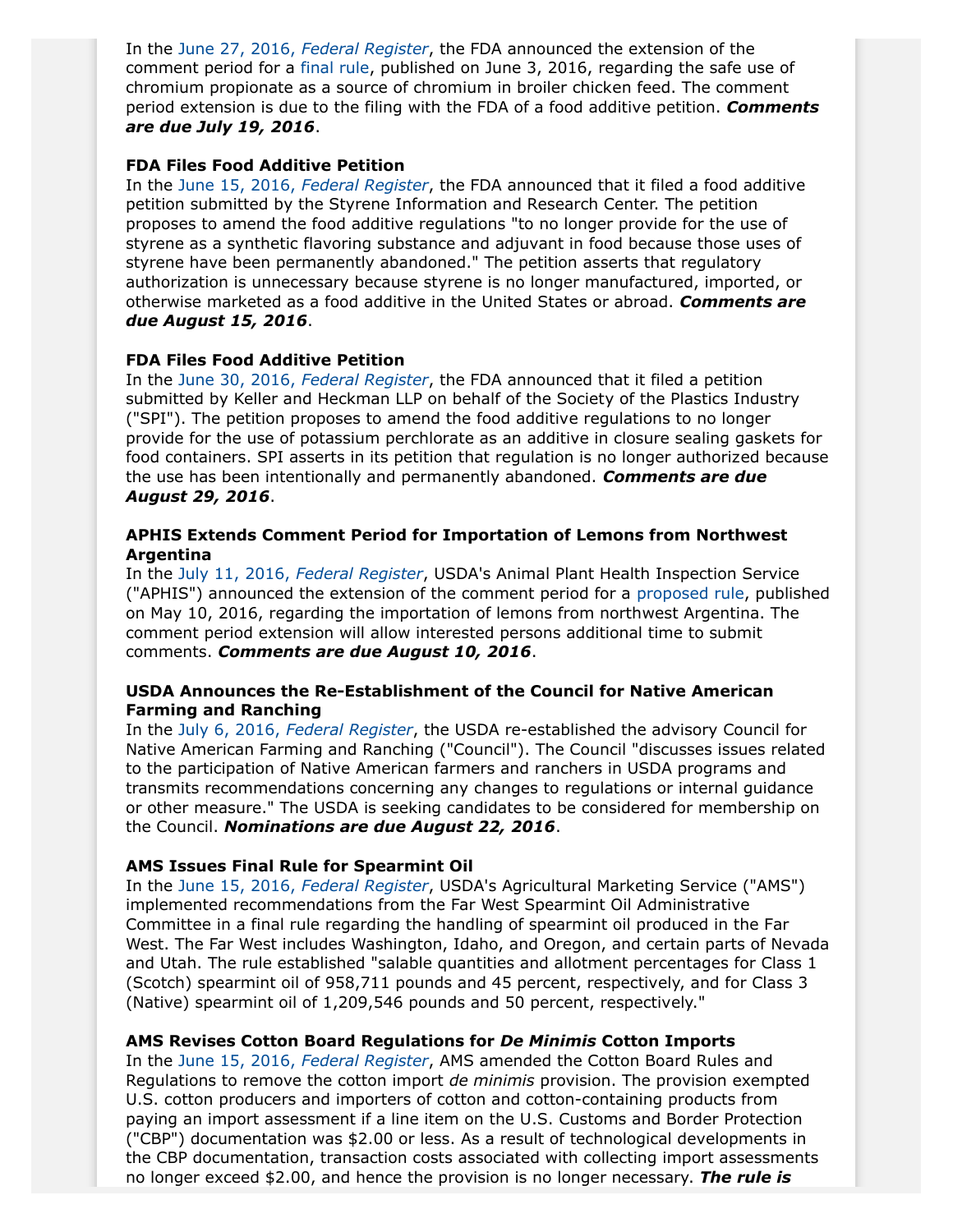*effective July 15, 2016*.

## **AMS Proposes Rule for Tart Cherries and Establishes Free and Restricted Percentages**

In the June 15, 2016, *[Federal Register](https://www.gpo.gov/fdsys/pkg/FR-2016-06-15/pdf/2016-14173.pdf)*, AMS proposed to implement recommendations from the Cherry Industry Administrative Board regarding cherries grown in the states of Michigan, New York, Pennsylvania, Oregon, Utah, Washington, and Wisconsin. The proposed action would establish inventory release procedures and "increase the maximum carry-out volume available when calculating optimum supply from 20 million pounds to 10 million pounds" under Marketing Order No. 930. *Comments are due July 15, 2016*.

In addition, in the June 16, 2016, *[Federal Register](https://www.gpo.gov/fdsys/pkg/FR-2016-06-16/pdf/2016-14333.pdf)*, AMS established free and restricted percentages for the 2015–16 crop year under the Order per recommendations from the Board.

#### **APHIS Amends Asian Longhorned Beetle Regulations**

In the June 16, 2016, *[Federal Register](https://www.gpo.gov/fdsys/pkg/FR-2016-06-16/pdf/2016-14248.pdf)*, APHIS removed plants of the genus *Celtis* from the list of regulated articles for the Asian longhorned beetle ("ALB"). APHIS determined that because plants of the genus *Celtis* are not a host plant of ALB, there was no need to restrict the movement of *Celtis* plants from ALB quarantined areas. *The Rule is effective June 16, 2016, and comments are due August 15, 2016*.

#### **AMS Proposes to Revise U.S. Standards for Grades of Canned Vegetables**

In the June 17, 2016, *[Federal Register](https://www.gpo.gov/fdsys/pkg/FR-2016-06-17/pdf/2016-14332.pdf)*, AMS proposed to revise the U.S. standards for grades of canned vegetables with language reflective of current canned vegetable industry practices. The proposed action would replace the two-term grading system (dual nomenclature) with a single term to describe each quality level for 18 standards covering various canned vegetables. The proposed changes would increase the grade standards' usefulness in the industry. *Comments are due August 16, 2016*.

#### **FCIC Amends Common Crop Insurance Regulations**

In the June 22, 2016, *[Federal Register](https://www.gpo.gov/fdsys/pkg/FR-2016-06-22/pdf/2016-14735.pdf)*, the Federal Crop Insurance Corporation ("FCIC") amended the Common Crop Insurance Regulations to provide policy changes and to clarify existing policy provisions to better meet the needs of policyholders. Specifically, the amendments: (i) revise the definition of "practical to replant" to provide a clear, known deadline for when replanting of the crop is considered to be practical, with certain exceptions; (ii) allow the allocation of comingled first and second crop production to the associated crop acreage in proportion to the liability for the acreage that was and was not double cropped; and (iii) revise the qualifications for double cropping acres to adequately account for changes in growing farm operations or for added land. *The rule was effective June 22, 2016; comments are due August 22, 2016*.

## **APHIS Amends Animal Import/Export Regulations**

In the June 21, 2016, *[Federal Register](https://www.gpo.gov/fdsys/pkg/FR-2016-06-21/pdf/2016-14616.pdf)*, APHIS amended its regulations regarding the importation and exportation of animals, plants, and animal and plant products to address instances where the current regulations require the use of a hard-copy form or specify that a particular document must be submitted in writing. The rule amends the regulations to provide the flexibility needed for persons to take advantage of electronic systems when a regulation has a limiting requirement. The amendments do not mandate the use of electronic systems or preclude the use of paper documents; rather, they address those instances where regulations specify a submission method to the exclusion of other methods. *The rule was effective June 21, 2016*.

#### **FNS Makes Technical Amendment to Rule on Donated Foods**

In the June 20, 2016, *[Federal Register](https://www.gpo.gov/fdsys/pkg/FR-2016-06-20/pdf/2016-14498.pdf)*, USDA's Food and Nutrition Service ("FNS") made corrections to the final rule "[Requirements for the Distribution and Control of Donated](https://www.gpo.gov/fdsys/pkg/FR-2016-04-19/pdf/2016-08639.pdfhttps:/www.gpo.gov/fdsys/pkg/FR-2016-04-19/pdf/2016-08639.pdf) [Foods—The Emergency Food Assistance Program: Implementation of the Agricultural Act](https://www.gpo.gov/fdsys/pkg/FR-2016-04-19/pdf/2016-08639.pdfhttps:/www.gpo.gov/fdsys/pkg/FR-2016-04-19/pdf/2016-08639.pdf) [of 2014](https://www.gpo.gov/fdsys/pkg/FR-2016-04-19/pdf/2016-08639.pdfhttps:/www.gpo.gov/fdsys/pkg/FR-2016-04-19/pdf/2016-08639.pdf)," published on April 19, 2016. The final rule revised and clarified requirements to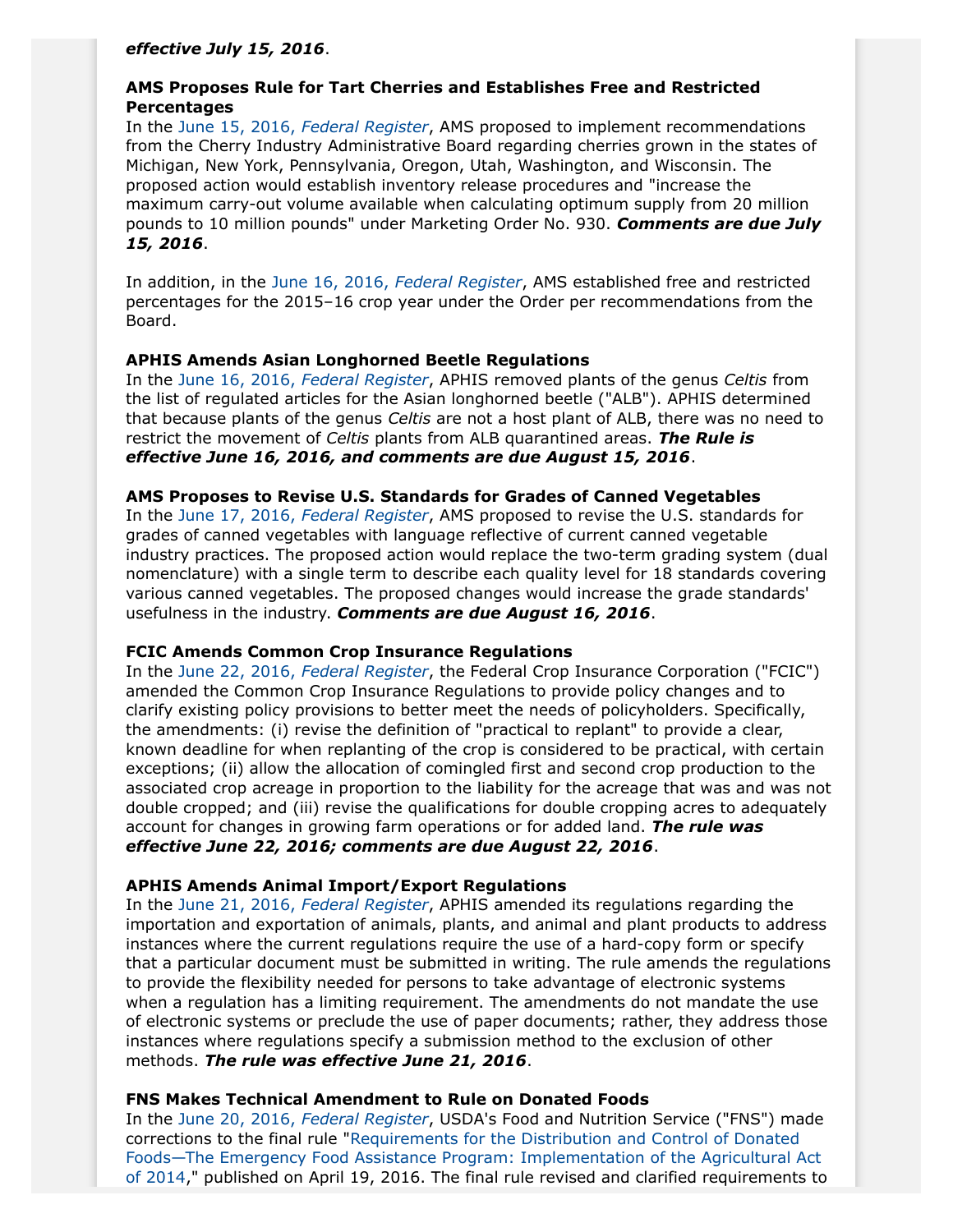ensure that USDA donated foods are distributed, stored, and managed in a safe, efficient, and cost-effective manner at state and recipient agency levels. The final rule was published with some spelling and technical errors. This document corrects those errors. *The amendments were effective June 20, 2016*.

## **FSIS Revises Meat and Poultry Regulations**

In the June 29, 2016, *[Federal Register](https://www.gpo.gov/fdsys/pkg/FR-2016-06-29/pdf/2016-14812.pdf)*, USDA's Food Safety and Inspection Service ("FSIS") amended the meat and poultry inspection regulations to provide for an electronic export application and certification system in order to enhance the Agency's Public Health Information System. The rule makes available the export application and certification system as an alternative to the paper-based application. *The rule is effective August 29, 2016*.

## **AMS Withdraws Proposed Amendment to the Beef Promotion and Research Rules and Regulations**

In the June 30, 2016, *[Federal Register](https://www.gpo.gov/fdsys/pkg/FR-2016-06-30/pdf/2016-14823.pdf)*, AMS withdrew its [proposed rule](https://www.gpo.gov/fdsys/pkg/FR-2016-03-16/pdf/2016-05859.pdf) published on March 16, 2016, regarding the Beef Promotion and Research Rules and Regulations. The proposed rule is being withdrawn because of an error noted in the formula determining the assessment rate on imported veal carcass weight and to provide the calculation to establish the assessment rate on imported veal and veal products.

## **APHIS Proposes to Revise Phytosanitary Treatment Regulations**

In the June 30, 2016, *[Federal Register](https://www.gpo.gov/fdsys/pkg/FR-2016-06-30/pdf/2016-15568.pdf)*, APHIS proposed to amend the phytosanitary treatment regulations criteria to establish generic criteria. The proposed action would allow for the approval of cold treatment and irradiation facilities in the southern and western Unites States. The proposed rule would amend cold treatment regulations regarding fruit cutting and inspection requirements and would also add requirements for the establishment of fumigation compliance agreements. *Comments are due August 29, 2016*.

## **APHIS Proposes to Revise Regulations for Bone-In Ovine Meat from Uruguay**

In the July 1, 2016, *[Federal Register](https://www.gpo.gov/fdsys/pkg/FR-2016-07-01/pdf/2016-15625.pdf)*, APHIS proposed to amend the regulations for importation of certain animals, meat, and other animal products to allow the importation of ovine meat from Uruguay. The Agency determined that this meat can be safely imported under certain conditions to prevent the introduction of foot-and-mouth disease to the United States. The proposed action specifies the additional conditions that must be met to qualify for importation. *Comments are due August 30, 2016*.

## **AMS Issues Final Rule for Avocados Grown in South Florida**

In the June 15, 2016, *[Federal Register](https://www.gpo.gov/fdsys/pkg/FR-2016-06-15/pdf/2016-14149.pdf)*, AMS implemented the recommendations from the Avocado Administrative Committee in a final rule regarding an increase in the 2016–17 assessment rate of avocados grown in South Florida that are handled under Marketing Order No. 915. The final rule increases the assessment rate established for 2016–17 from \$0.30 to \$0.35 per 55-pound bushel of avocados.

**AMS Issues Final Rule for Raisins Produced from Grapes Grown in California** In the July 11, 2016, *[Federal Register](https://www.gpo.gov/fdsys/pkg/FR-2016-07-11/pdf/2016-16335.pdf)*, AMS amended Marketing Order No. 989, which regulates the handling of raisins produced from grapes grown in California. The [amendments](https://www.gpo.gov/fdsys/pkg/FR-2015-10-16/pdf/2015-26378.pdf), first proposed on October 16, 2015, will allow the Raisin Administrative Committee ("Committee") to utilize customary business practices. The Committee is composed of producers and handlers of raisins grown from grapes in California. *The rule is effective July 12, 2016*.

#### **AMS Implements Increased Assessment Rate for Grapes in Southeastern California**

In the June 23, 2016, *[Federal Register](https://www.gpo.gov/fdsys/pkg/FR-2016-06-23/pdf/2016-14824.pdf)*, AMS implemented a recommendation from the California Desert Grape Administrative Committee to increase the assessment rate for grapes grown in designated areas of southeastern California. Under the rule, the established rate for the 2016 and subsequent fiscal periods was raised from \$0.0250 to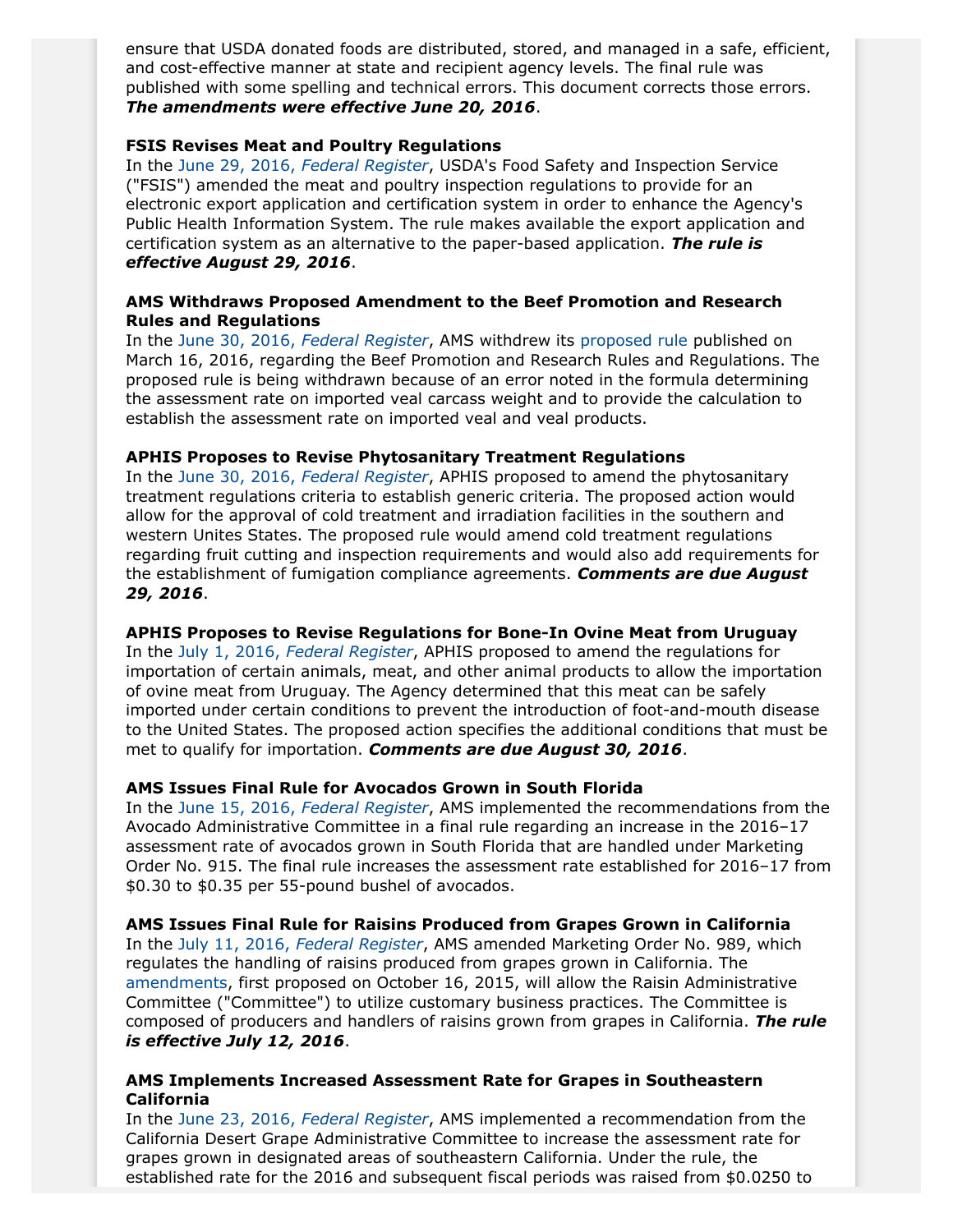\$0.0300 per 18-pound lug of grapes. Assessments upon grape handlers are used by the Committee to fund reasonable and necessary expenses of the federal marketing order program. *The rule was effective June 24, 2016*.

In addition, in the July 11, 2016, *[Federal Register](https://www.gpo.gov/fdsys/pkg/FR-2016-07-11/pdf/2016-16330.pdf)*, AMS amended Marketing Agreement and Order No. 925, which regulates the handling of table grapes.

#### **AMS Amends U.S. Standards for Grades of Processed Raisins**

In the June 23, 2016, *[Federal Register](https://www.gpo.gov/fdsys/pkg/FR-2016-06-23/pdf/2016-14821.pdf)*, AMS revised the U.S. Standards for Grades of Processed Raisins by removing five references to the term "midget" throughout the standards. These changes attempt to modernize and clarify the standards by removing dual terminology for the same requirement. *The rule is effective July 25, 2016*.

# **EU Regulatory Updates**

#### **The European Commission Publishes Scientific Criteria for Identification of Endocrine Disruptors**

The Commission has published its long-awaited scientific criteria to identify endocrinedisrupting chemicals in food. The criteria will be used to amend [Regulation 1107/2009](http://ec.europa.eu/health/endocrine_disruptors/docs/2016_pppcriteria_en.pdf) on plant protection products and [Regulation 528/2012](http://ec.europa.eu/health/endocrine_disruptors/docs/2016_bpcriteria_en.pdf) on biocidal products. The established criteria are relevant for the potential identification as endocrine disruptors of several chemicals that are used, for example, in food contact materials, such as Bisphenol A ("BPA"). The Commission shied away from establishing a safe threshold for endocrine disruptors. The Commission stated that including considerations of how "potent" an endocrine disruptor may be is not necessary, as "potency" is a question to be asked only when a substance has been identified as an endocrine disruptor.

#### **EFSA Issues Statement on Presence of Microplastics and Nanoplastics in Food**

On June 23, 2016, EFSA issued a [statement](http://www.efsa.europa.eu/en/efsajournal/pub/4501) regarding the presence of microplastics and nanoplastics as contaminants in food, with a particular focus on seafood (due to marine pollution). EFSA's statement is considered to be a first step in future assessments of potential risks to consumers from microplastics and nanoplastics in food.

## **Upcoming Meetings, Workshops, and Conferences**

[Public Meeting of FDA](http://www.fda.gov/Food/NewsEvents/ConstituentUpdates/ucm506247.htm) to discuss menu labeling, **September 27–28, 2016**, in St. Louis, MO; and **late 2016 (date TBD)**, in Oakland, CA.

[Public Meeting of FNS's National Advisory Council on Maternal, Infant, and Fetal](https://www.gpo.gov/fdsys/pkg/FR-2016-06-10/pdf/2016-13703.pdf) [Nutrition,](https://www.gpo.gov/fdsys/pkg/FR-2016-06-10/pdf/2016-13703.pdf) **July 12–14, 2016**, in Arlington, VA.

[Public Meeting of USDA's Plant Valley Protection Board](https://www.gpo.gov/fdsys/pkg/FR-2016-06-15/pdf/2016-14164.pdf) to discuss work and outreach plans, subcommittee activities, and proposals for procedure changes, **July 27, 2015**, in Washington, D.C.

[Public Meeting of the Council for Native American Farming and Ranching](https://www.gpo.gov/fdsys/pkg/FR-2016-07-11/pdf/2016-16320.pdf) to hear public comments, share USDA program updates, and discuss committee priorities, **July 27–28, 2016**, in Fort Hall, ID.

[Public Meeting of Secretary for Food Safety, USDA, and AMS,](https://www.gpo.gov/fdsys/pkg/FR-2016-06-30/pdf/2016-15599.pdf) to provide information and receive comments on agenda items and positions to be discussed at the upcoming September Meeting of the Codex Committee on Processed Fruits and Vegetables, **August 1, 2016**, in Washington, D.C.

# <span id="page-7-0"></span>**Jones Day FDA Regulatory & Compliance Counseling Contacts**